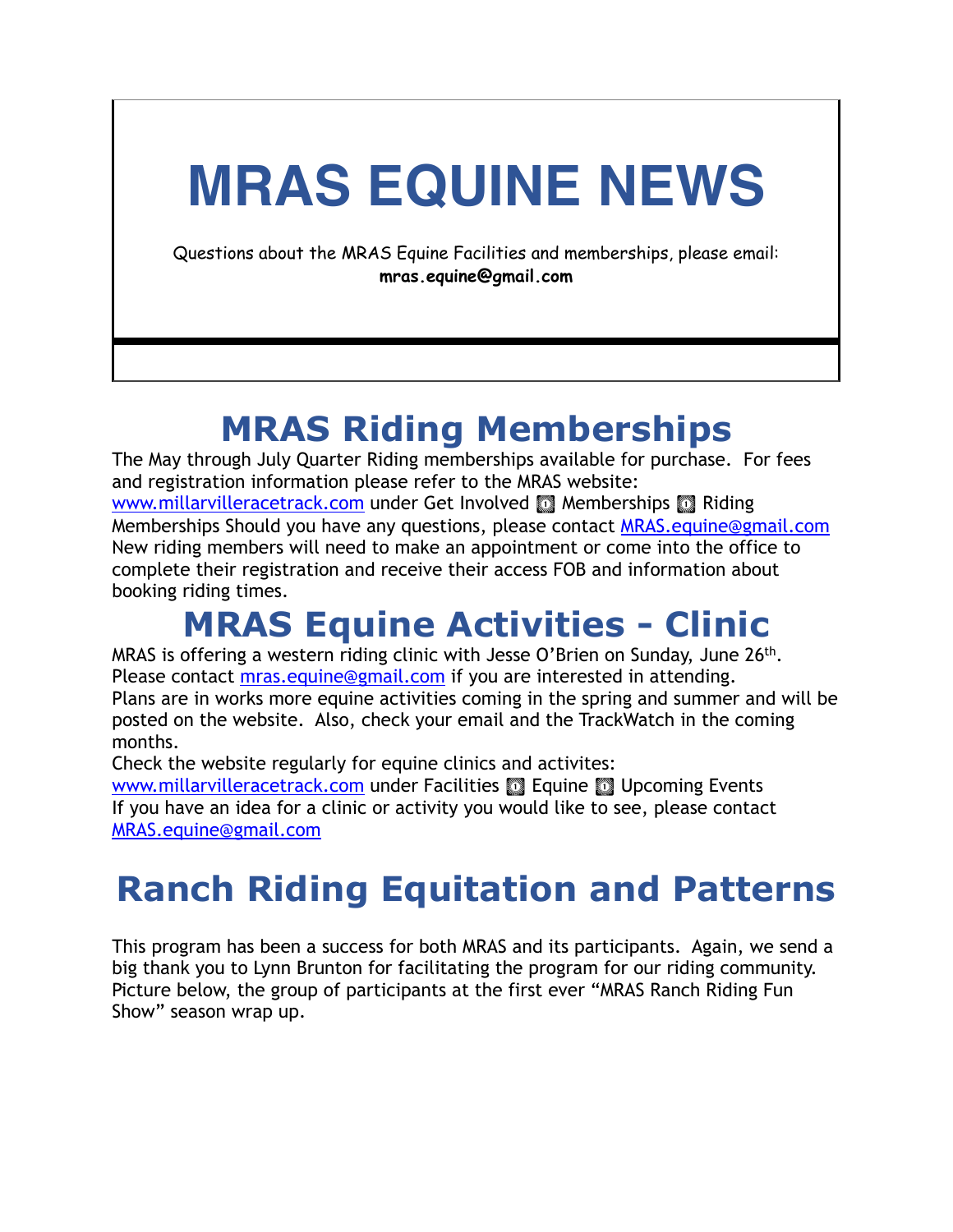

We look forward more Ranch Riding, please keep an eye on your email and the TrackWatch for some possible pop-up event dates.

## **MRAS Junior Rodeo**

The Junior Rodeo program wrapped up on April 29<sup>th</sup>. We would like to thank all our sponsors who provided a range of prizes, including belt buckles, for our participants. Everyone

- **Tracy & KI Kreations** mini bag of brownies for the hardworking horses
- **EXECT:** Ann Thompson Embroidery

Leadline Buckles

- **Marion Schroder Church with "The Top Dog Store"**
- **Mark Mullier from "Subaverage Outdoors"**

Junior/Intermediate/Senior

- i. Belt Buckles
	- i. **Eva Smith with Caeco Ranch**
	- ii. **Tyler Smith with The Shop Turner Valley**
	- iii. **Taylor Gibbons with Komet Palus Therapy**
- ii. Coolers
	- i. **Jay Gustatson with Hansbo Coolers**
- iii. Saddle Blanket
	- i. **Western Rawhide**
- iv. Haybags and Reins
	- i. **Busters Hideaway**
- v. Tack bags and Reins (5<sup>th</sup> through 9<sup>th</sup> place)
	- i. **Bar T5**
- vi. Rising Star Buckles (all 3 buckles)
	- i. **Marion Schroder Church from The Top Dog Store**